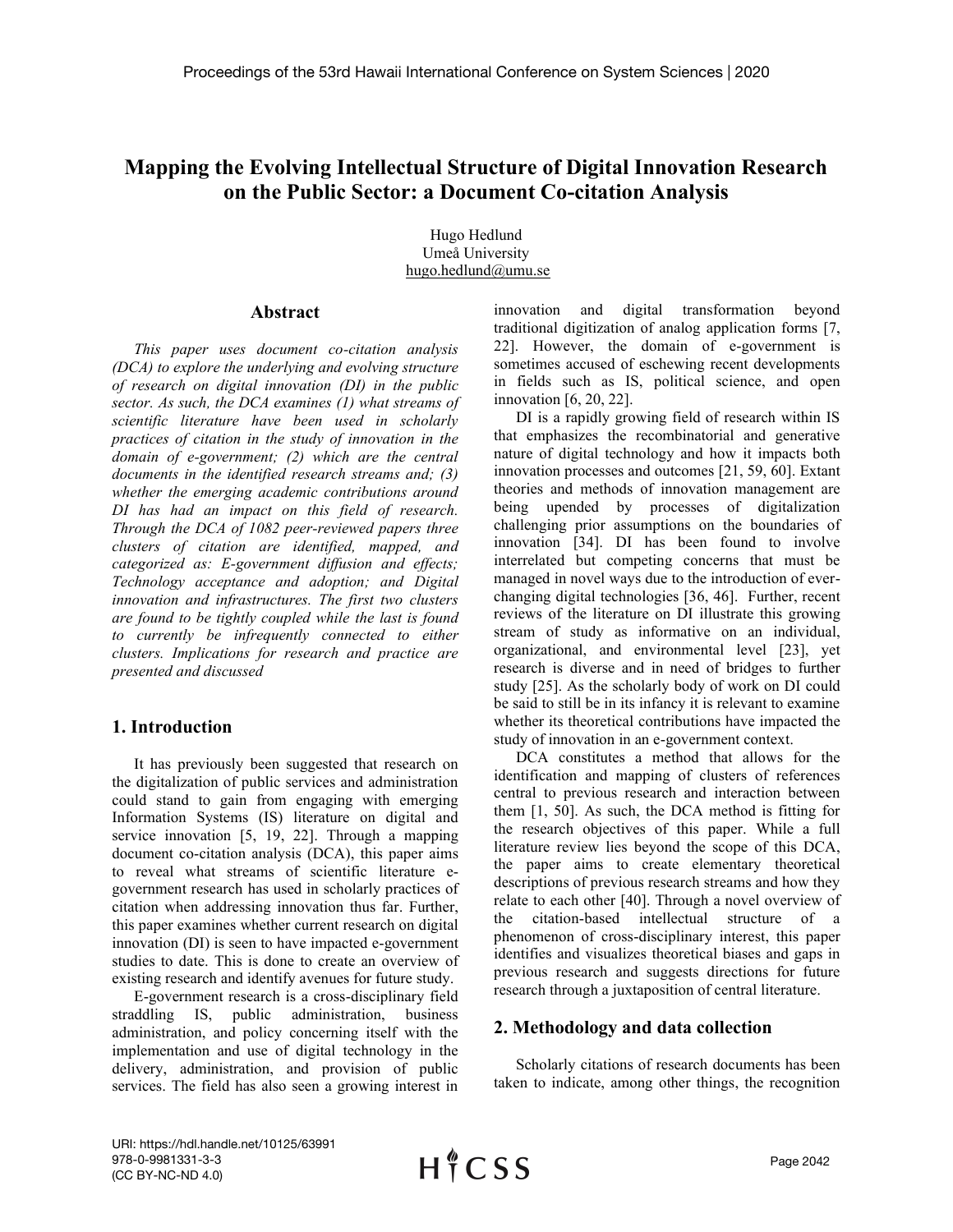and engagement with ideas contained in the document [28]. Consequently, when several authors co-cite a number of documents this may indicate peer recognition of concepts, fields, and approaches [28, 44]. DCA is a bibliometric method that "may enhance transdisciplinary pursuits by helping scholars and practitioners to identify peer-recognized documents and communities of scholarship" [50:4]. A DCA can help to identify the organization of the most important research contributions in different fields of study, examine whether these fields interact, and reveal potential gaps in research [1]. For the purposes of this paper, DCA is used to identify central literature in diverse fields of research and examine the interaction between them. The identification and mapping of research streams reveal the emergent citation-based structure of scholarly intellectual activity.

Citation metrics are generally assumed to be a reflection of a publication's quality through exposure and influence [45, 51]. Meanwhile, others propose that citation numbers should not be assumed to reflect quality but rather be considered a measure of visibility [14, 54] inherently stacking the odds of being noticed against novel ideas challenging paradigmatic papers that have a head start in accumulating citations [2]. Further, publications in open access journals tend to get cited to a larger extent than closed ones providing a potential obstacle by journals charging authors publication fees which may impact whose research is easily accessible and thus easily citable [39]. Finally, patterns of citation have been found to differ between scholarly fields and types of papers (e.g. theoretical, method, empirical) [10, 48].

This paper makes use of two software packages: Microsoft Excel to collect, clean and organize both the collected data and co-citation tables; and VOSviewer version 1.6.11 [17] to create, visualize and examine scientific bibliometric networks. VOSviewer (VOS being an acronym for Visualization of Similarities) is a free, freely distributed, but copyrighted "software tool for constructing and visualizing bibliometric networks" developed by van Eck & Waltman [13]. VosViewer uses tab delineated or network bibliographic data files to produce bibliometric networks using factors such as citation, co-citation, or co-authorship [17]. The software also allows for the construction of network visualizations based on co-occurrences of certain terms in a corpus through its text mining functionality. The software allows for and assists with visual analysis of scientific relations by constructing networks where the proximity of nodes indicates stronger association and where the size of nodes and lines (edges), representing different metrics, make up the units of study.

VosViewer allows for a great deal of customization of data analysis through the application of threshold values and visualization metrics which determine what variables to include and how to weight them in an analysis. In this study, VosViewer's default values for analysis of documents were used to the largest extent, where the analysis deviated from this approach it is indicated and explained.

Following the approach of Appio et al. and Mascarenhas et al. [1, 30], clusters are identified through the DCA and the five most central articles of each cluster are presented in order to give an overview and understanding of each knot of references. While this paper does not present a review of the identified literature, its aim is complementary to creating a theoretical understanding of an interdisciplinary area of research. This paper paves the way for a full review aimed at understanding disparate streams of literature over a long period of time by using documents as its unit of study in the co-citation analysis [50] in lieu of a journal or author related analysis [40].

Since innovation vis-à-vis digital technology in the public sector is a phenomenon that is laid claim to by a wide variety of academic disciplines there is a need to go beyond the confines of any field-specific journals to create an overview of the state of research. While this approach may yield scattershot search results, the DCA method helps to organize and clarify what constitutes the established scholarly discourses within these results [1, 50]. This provides a complementary approach to handling Webster & Watson's [55] identified complexity of performing literature reviews in the diverse IS discipline.

The concept of innovation (in both research and practice) has been criticized for using the notion as a throwaway term for creativity, knowledge, or change [15]. This paper acknowledges this as a feature of extant research in its bibliometric analysis (and thus performs no screening for such use) yet recognizes that offhand acceptance of the use of the term does not add to a clearer distinction. Still, this carries into the data collection where any of the different search terms may be used in a passing manner in titles or abstracts. Because the included references have not been manually screened for relevance, the bearing of the included papers cannot be guaranteed. However, the method of this paper aims to map the underlying cocitation networks in the scholarly practice of studying innovation dealing with digital technology in a public sector context. The resulting co-citation structure, as well as the identified streams of literature, contribute to this goal irrespective of prior theoretical clarity.

Data collection was performed 2019-04-24 on the Web of Science website through a keyword topic search. To gather data, three search strings were combined in the following order: (digital innovat\*) OR ("e-govern\*) AND (innovat\*"). The asterisks were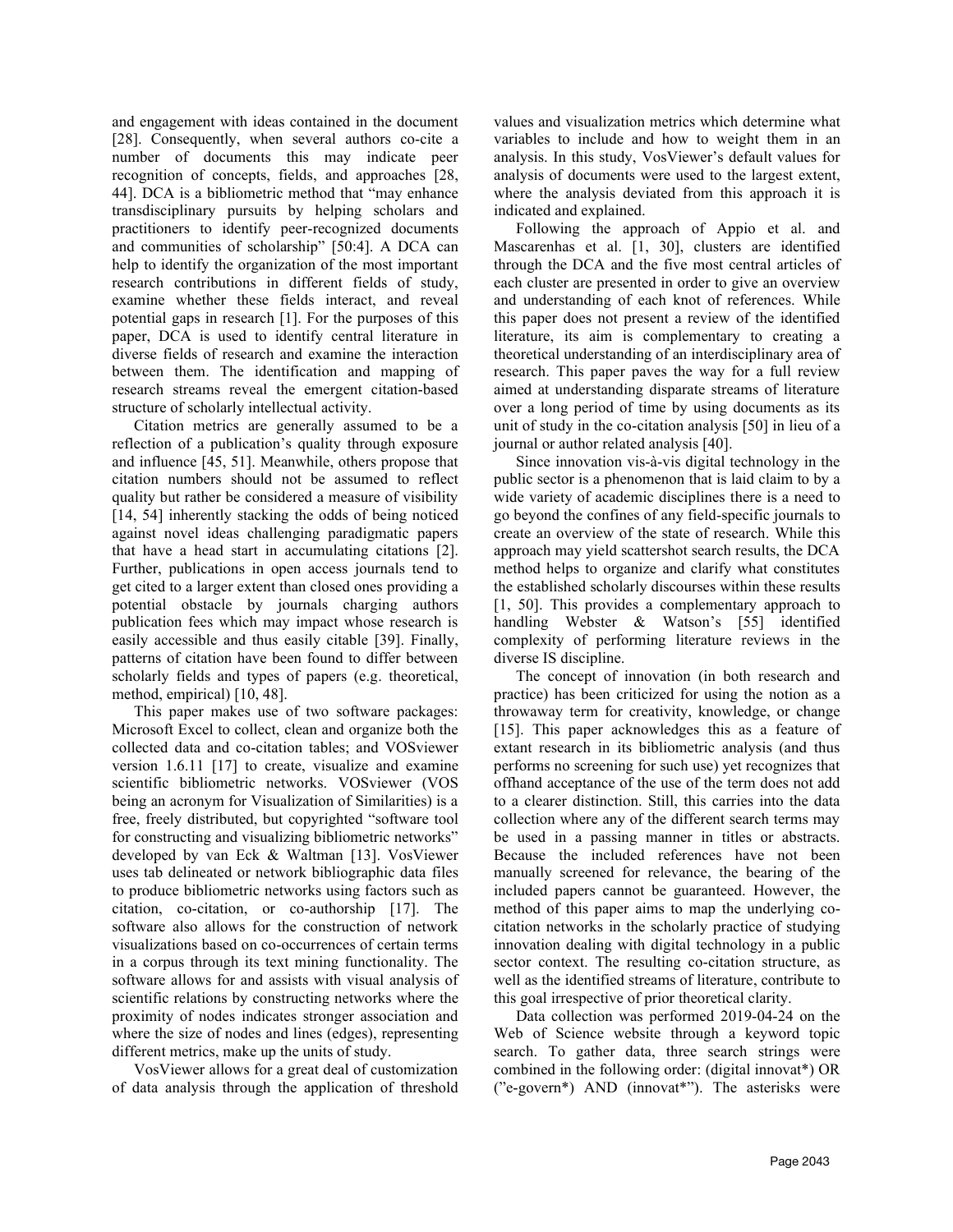included in order to allow for variations on the terms innovation, (i.e. innovative, innovativeness), egovernment, and e-governance. The search was performed with quotation marks in order to identify a tighter coupling between the search terms of individual search strings. The search for peer-reviewed articles and proceeding papers yielded 1082 results spread between 670 outlets between 1997 and 2019 in total. The most frequent document type was article (n=569), followed by proceeding papers (n=479), and lastly, items classified as both proceeding papers and articles due to initial conference presentation (n=34). The three journals with the most publications were Government Information Quarterly (n=61), American Review of Public Administration (n=9), and MIS Quarterly (n=9).

Records were downloaded containing data on author, title, source, abstract, as well as a full record of documents with references cited for each document. This allows for analysis of both bibliographical metrics and relations as well as of text contained in abstract and titles. Records were saved in a tab-delimited csv format in order to be processed in the VOSviewer and Microsoft Excel software packages.

# **3. Findings**

Below, results are presented from the performed initial citation and the subsequent co-citation analysis.

This is followed by a descriptive summary of the identified clusters and the five most highly cited documents in each cluster as identified in the CDA.

### **3.1. Citation and document co-citation analysis**

According to the Web of Science Core Collection citation count (as per 2019-04-24), out of the 1082 identified documents 517 (47,7 percent) documents have no citations and 398 (36,7 percent) have received less than ten citations. Table 1 presents the ten most highly-cited of the identified documents. An examination of the abstracts of the ten most highly cited documents reveal that six documents explicitly address e-government [12, 24, 27, 32, 41, 42] while one document proposes a shift toward servicedominant theory for public service management [38]. Two documents adopt an explicit DI perspective [59, 60] and one document discusses service innovation in the digital age [29]. Between the sampled 1082 documents relating to e-government and innovation or DI research, a total of 32 966 references are used, which forms the basis for the co-citation analysis.

VosViewer suggest a standard value of 20 citations for inclusion in a co-citation network, this threshold was adopted which included 48 documents in the analysis. One centrally-located document regarding theory building from case studies, and, conforming to

| Table 1 Ten most highly cited articles*                                 |                                                                                                                                      |                                                                     |                                                       |                            |  |
|-------------------------------------------------------------------------|--------------------------------------------------------------------------------------------------------------------------------------|---------------------------------------------------------------------|-------------------------------------------------------|----------------------------|--|
| #                                                                       | <b>Article</b>                                                                                                                       | <b>Authors</b>                                                      | <b>Journal</b>                                        | <b>Total</b><br>citations* |  |
| $[12]$                                                                  | The utilization of e-government services:<br>citizen trust, innovation and acceptance<br>factors                                     | Carter, L., & Bélanger, F. (2005)                                   | <b>Information Systems</b><br>Journal                 | 626                        |  |
| [60]                                                                    | <b>Research Commentary - The New</b><br>Organizing Logic of Digital Innovation: An<br><b>Agenda for Information Systems Research</b> | Yoo, Y., Henfridsson, O., &<br>Lyytinen, K. (2010).                 | <b>Information Systems</b><br>Research                | 243                        |  |
| $[29]$                                                                  | Service innovation: A service-dominant<br>logic perspective                                                                          | Lusch, R. F., & Nambisan, S.<br>(2015)                              | <b>MIS Quarterly</b>                                  | 225                        |  |
| $[59]$                                                                  | Organizing for Innovation in the Digitized<br>World                                                                                  | Yoo, Y., Boland, R. J., Lyytinen,<br>K., & Majchrzak, A. (2012)     | Organization<br>Science                               | 206                        |  |
| $[38]$                                                                  | A New Theory for Public Service<br>Management? Toward a (Public) Service-<br><b>Dominant Approach</b>                                | Osborne, S. P., Radnor, Z., &<br>Nasi, G. (2013)                    | The American<br>Review of Public<br>Administration    | 189                        |  |
| $[32]$                                                                  | Does managerial orientation matter? The<br>adoption of reinventing government and<br>e-government at the municipal level             | Moon, M. J., & Norris, D. F.<br>(2005)                              | <b>Information Systems</b><br>Journal                 | 181                        |  |
| $[41]$                                                                  | e-Government Adoption Model (GAM):<br>Differing service maturity levels                                                              | Shareef, M. A., Kumar, V.,<br>Kumar, U., & Dwivedi, Y. K.<br>(2011) | Government<br><b>Information Quarterly</b>            | 154                        |  |
| $[27]$                                                                  | Factors influencing intention to use e-<br>government services among citizens in<br><b>Malaysia</b>                                  | Lean, O. K., Zailani, S.,<br>Ramayah, T., & Fernando, Y.<br>(2009)  | International Journal<br>of Information<br>Management | 153                        |  |
| $[42]$                                                                  | Synthesizing e-government stage models<br>- a meta-synthesis based on<br>meta-ethnography approach                                   | Siau, K., & Long, Y. (2005).                                        | Industrial<br>Management & Data<br>Systems            | 143                        |  |
| $[24]$                                                                  | Gauging e-government: A report on<br>implementing services among American<br>cities                                                  | Kaylor, C., Deshazo, R., & Van<br>Eck, D. (2001)                    | Government<br><b>Information Quarterly</b>            | 131                        |  |
| * According to the Web of Science Core Citation index as per 2019-04-24 |                                                                                                                                      |                                                                     |                                                       |                            |  |

\* According to the Web of Science Core Citation index as per 2019-04-24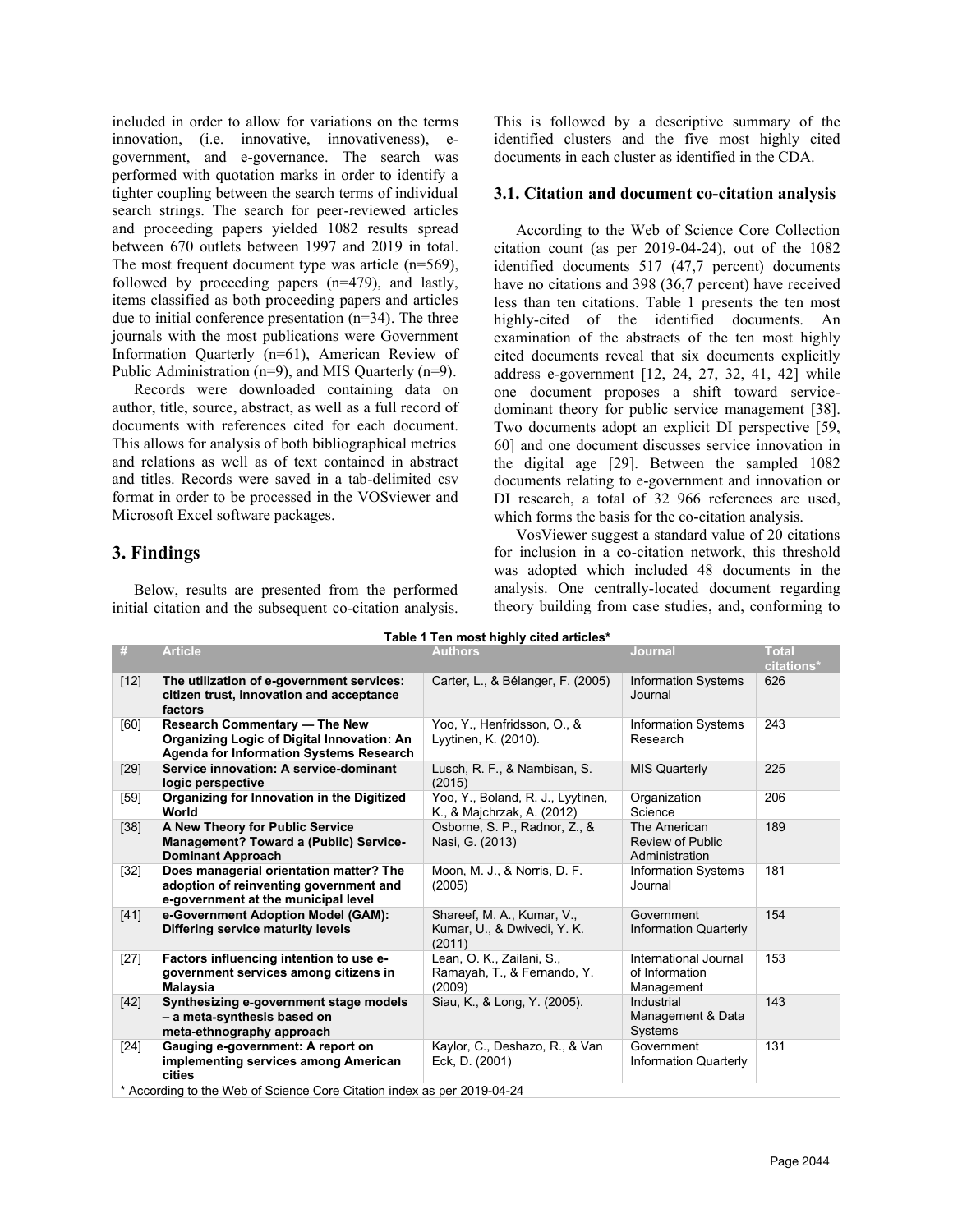

#### **Figure 1 Visualization of document co-citation network**

the initial search criteria, six books were omitted from analysis further winnowing down the co-citation network to include 41 documents.

The software supported DCA reveals three main clusters (see figure 1) of related literature where clusters one (bottom-left) and two (top-left) are found to be related to a significant extent while the third (middle-right) cluster stands pointedly away from both clusters of research. The co-citation analysis thus indicates three distinct fields of research where there is noteworthy conversation (in the form of co-citation) between the two left-hand side clusters while exchange with the right-hand side cluster is seen to be limited.

Below, the three identified clusters of the CDA are described and the top five most central documents, as stated by VosViewer's calculations of both link and citation strength, of each identified cluster (tables 2-4) are summarized in order to provide an overview of the foundations to studying innovation within an egovernment context and its relationship to DI research.

**3.1.1. Cluster 1: E-government diffusion and effects.** The first identified cluster (bottom-left in Figure 1) of co-cited research is the one most clearly identifiable as dealing with e-government issues. All the five most central documents (table 2) are recognized as primarily dealing with issues in the public sector. E-government is presented as an emergent phenomenon and articles focus on the diffusion, impacts, and barriers of digital technology in the public sector. All documents are published in a four-year period between 2001 and 2005.

Using examples from government websites and egovernment initiatives Layne & Lee [26] describe four stages of e-government growth with descriptions of technological and organizational challenges in each stage. The stages are cataloging; transaction; vertical integration; and horizontal integration. These stages are described as evolutionary and moving along the axis of simple to complex technological and organizational complexity, and from sparse to complex integration of processes between functions and levels of government. Three fundamental issues are raised for all levels: universal access; privacy and confidentiality and; citizen focus in government management.

Moon [31] concludes that early e-government

|        | 1 ADIG 4 OGHLAFAR ILIGIGƏ VI GIUƏLGI 1                                                                   |                                                      |                                           |                                                                                                                 |
|--------|----------------------------------------------------------------------------------------------------------|------------------------------------------------------|-------------------------------------------|-----------------------------------------------------------------------------------------------------------------|
| .#     | <b>Article</b>                                                                                           | <b>Authors</b>                                       | <b>Journal</b>                            | <b>Objective</b>                                                                                                |
| [26]   | Developing fully functional E-<br>government: A four stage model                                         | Layne, $K_{\cdot}$ ,<br>& Lee, J.<br>(2001)          | Government<br>Information<br>Quarterly    | Describe four developmental stages of e-<br>government growth and its challenges                                |
| $[31]$ | The Evolution of E-Government<br>among Municipalities: Rhetoric<br>or Reality?                           | Moon, M. J.<br>(2002)                                | <b>Public</b><br>Administration<br>Review | Examine municipal e-government implementation<br>and assess its perceptual effectiveness                        |
| [56]   | <b>E-Government and the</b><br><b>Transformation of Service</b><br><b>Delivery and Citizen Attitudes</b> | West. D. M.<br>(2004)                                | <b>Public</b><br>Administration<br>Review | Assess the consequences of e-government for<br>service delivery, democratic responsiveness,<br>public attitudes |
| [47]   | <b>Reinventing Local Governments</b><br>and the E-Government Initiative                                  | Tat-Kei Ho.<br>A. (2002)                             | Public<br>Administration<br>Review        | Examine whether a shift from a traditional<br>bureaucratic paradigm to an e-government<br>paradigm is underway  |
| $[35]$ | <b>Advancing E-Government at the</b><br><b>Grassroots: Tortoise or Hare?</b>                             | Norris. D.<br><b>F., &amp; Moon,</b><br>M. J. (2005) | Public<br>Administration<br><b>Review</b> | Examine adoption, sophistication, impacts, and<br>barriers to e-government                                      |

### **Table 2 Central articles of cluster 1**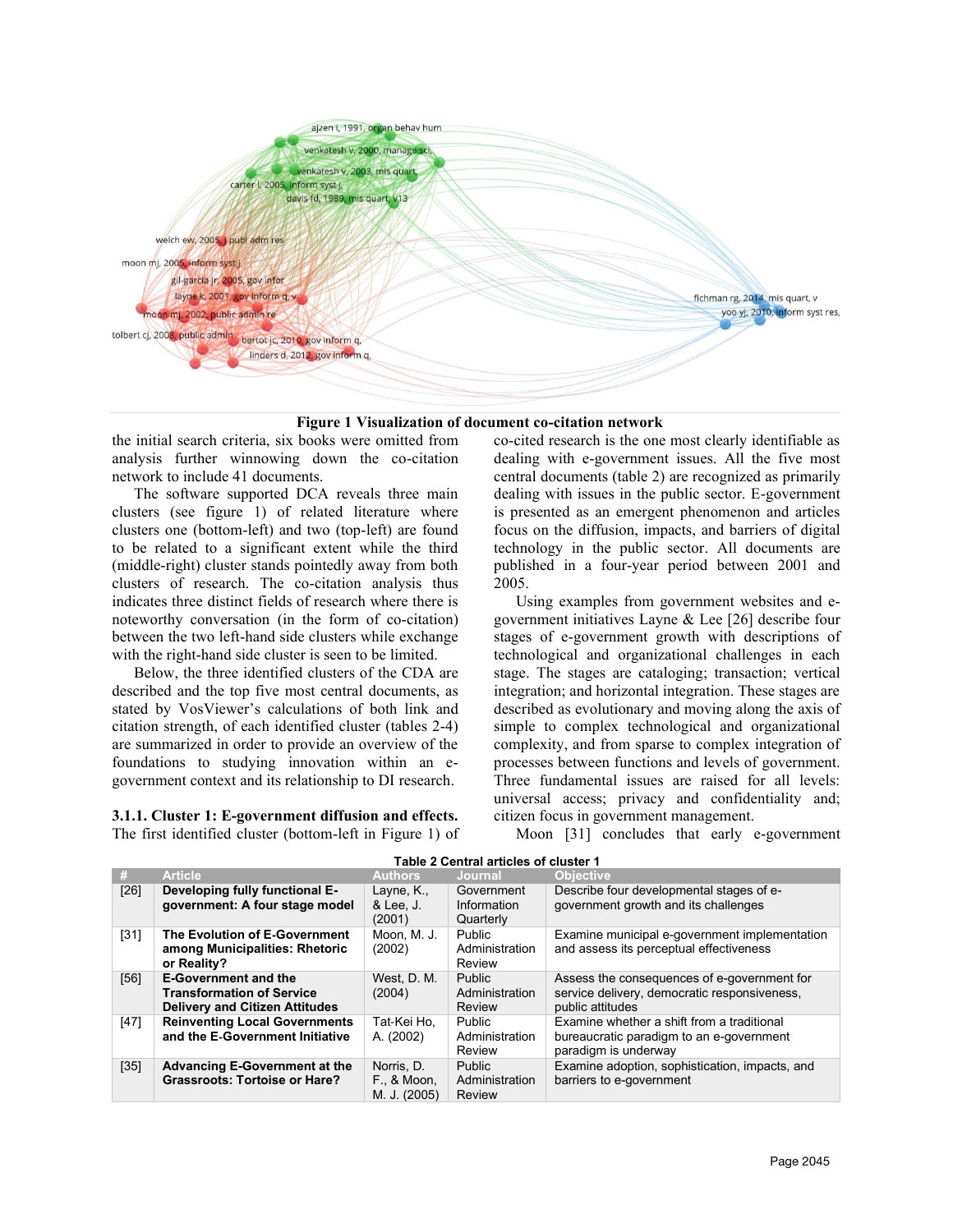efforts by municipalities had yet to yield expected results of efficiency. Further, it is suggested that a lack of financial, technical, and personnel capacities as well as legislative issues form barriers to improvements. City size and professional administrator (as opposed to political) council government is found to be positively correlated with the use of municipal web sites.

Studying budget and survey data as well as the content and functionality of government websites West [56] states that e-government has achieved some of its transforming potential on government service delivery while emphasizing the infancy of this transformation. Referring to unspecified research, the paper presents a stages of e-government transformation model similar to that of Layne & Lee [26] but with a further emphasis on interactive democracy. West suggests that challenges to "harness the transforming power of the internet" [56:24] lies in a streamlining of technology offerings, cooperation among government, visibility of digital government services, and giving these issues a budgetary priority.

Through a content analysis of government websites and surveys to webmasters Tat-Kei Ho [47] concludes that many cities are moving away from a traditional bureaucratic paradigm to an e-government paradigm by developing web-based "one-stop-shops" for government services, utilizing customer-centric design principles for their websites, and by emphasizing external collaboration and networking rather than technocratic push in their development processes

Finally, using survey data Norris & Moon [35] builds upon the findings of Moon's previous study in that deployment of government websites is moving rapidly and reaffirms the previously identified barriers.

Among the top five most central papers in the first cluster, frequent co-citations are seen with all the top five papers of the second cluster. Meanwhile, West [56] constitutes the only bridge of co-citation with any

of the central papers from the third cluster.

**3.1.2. Cluster 2: Technology acceptance and adoption.** The second cluster (top-left in Figure 1) identified through the DCA represents a stream of research clearly situated within an established Technology Acceptance Model (TAM) IS tradition where the five most central articles (table 3) all deal with issues of adoption and acceptance of technologies. One of these explicitly dealing with acceptance in an egovernment context. Of the top five documents, two are published around the turn to the 1990s while the remaining three were published in the early to midoughts. Due to their level of historical interdependence, the identified papers are summarized chronologically, instead of by centrality as presented in table 3.

In order to understand and mitigate "users' unwillingness to accept and use available [computer] systems" [16:319] Davis develops and validates scales for measuring perceived usefulness and perceived ease of use. These variables are found to have a significant correlation with self-reported current usage and selfpredicted future usage.

With a basis in literature on the diffusion of innovation Moore & Benbasat [33] construct and validate an instrument to measure perceptions of using an IT innovation in organizational work. The developed constructs are: relative advantage; compatibility; ease of use; result demonstrability; image; Visibility; trialability; and voluntariness.

In 2000 Venkatesh & Davis [53] extend the original TAM by introducing social influence and cognitive instrumental processes as mediating factors to one of the initial central notions behind the intention to use; perceived usefulness. This extension is labeled TAM2.

In 2003, the proliferation of user acceptance models motivated the review and synthesis of said models [52]. The result is the unified theory of acceptance and

|        | Table 3 Gentral anticles of cluster 2                                                                                           |                                                     |                                    |                                                                                                                                             |
|--------|---------------------------------------------------------------------------------------------------------------------------------|-----------------------------------------------------|------------------------------------|---------------------------------------------------------------------------------------------------------------------------------------------|
| #      | <b>Article</b>                                                                                                                  | <b>Authors</b>                                      | <b>Journal</b>                     | <b>Objective</b>                                                                                                                            |
| $[12]$ | The utilization of e-government<br>services: citizen trust, innovation<br>and acceptance factors                                | Carter, L., &<br>Bélanger, F.<br>(2005)             | Information<br>Systems<br>Journal  | Understand and construct a model of the<br>factors that influence citizen adoption of e-<br>government innovations                          |
| [16]   | <b>Perceived Usefulness, Perceived</b><br>Ease of Use, and User Acceptance<br>of Information Technology                         | Davis, F. D.<br>$(1989)$ .                          | <b>MIS Quarterly</b>               | Develop and validate new scales for<br>perceived ease of use and usefulness of<br>computers in order to predict user<br>acceptance          |
| $[52]$ | User Acceptance of Information<br>Technology: Toward a Unified<br>View                                                          | Venkatesh.<br>Morris, Davis,<br>& Davis.<br>(2003). | <b>MIS Quarterly</b>               | Formulate and validate a unified model of<br>user acceptance and use of technology-<br>based on a review and comparison of extant<br>models |
| $[53]$ | A Theoretical Extension of the<br><b>Technology Acceptance Model:</b><br><b>Four Longitudinal Field Studies</b>                 | Venkatesh, V.,<br>& Davis, F. D.<br>(2000).         | Management<br>Science              | Extend and validate the Technology<br>Acceptance Model factoring in social<br>influence and cognitive instrumental<br>processes             |
| $[33]$ | Development of an Instrument to<br><b>Measure the Perceptions of</b><br>Adopting an Information<br><b>Technology Innovation</b> | Moore, G. C.,<br>& Benbasat, I.<br>$(1991)$ .       | Information<br>Systems<br>Research | Develop and validate an instrument to<br>measure how the perception of an IT<br>innovation explains adoption in<br>organizational work      |

**Table 3 Central articles of cluster 2**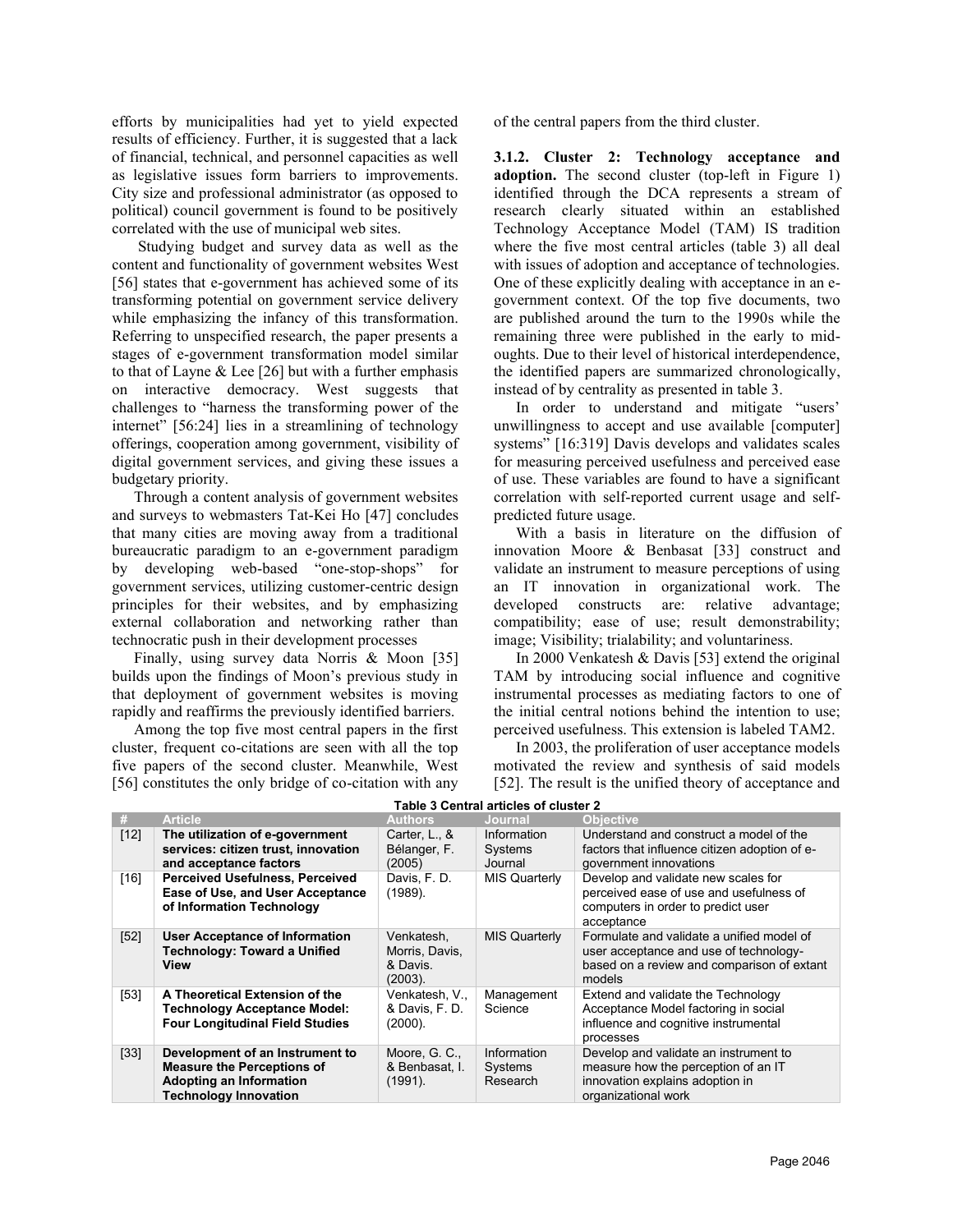use of technology (UTAUT) which posits that there are four key factors explaining the intention and subsequent use of new technology: performance expectancy; effort expectancy; social influence; and facilitating conditions.

Combining constructs from TAM, diffusion of Innovations, and web trust model, Carter & Bélanger [12] find that perceived ease of use, compatibility and trustworthiness explain 85,9% of the variance in citizens intention to use e-government services. Factors not seen to have a significant impact on intention to use were perceptions of image and the perceived relative advantage of using the same services.

Mirroring the first identified clusters patterns of cocitation amongst the five most central papers, couplings are tighter between the second and first cluster than the second and the third cluster. Except for Carter and Bélanger [12], connections exist between all the top five papers of cluster two and most of the central papers of cluster 3.

**3.1.3. Cluster 3: Digital innovation and infrastructures.** The third cluster (middle-right in Figure 1) of the DCA represents research addressing the theoretical currents on DI and digital infrastructures where three of the five most central articles (table 4) are explicitly defining and delineating DI as a concept. The central articles of the third cluster are exclusively conceptual except for Boland et al. [9].

According to Yoo et al. [60], persistent digitalization of products has produced a new form of product architecture: the layered modular architecture that loosely couples the technological layers of devices, networks, services, and contents. This loose coupling enables DI as a flexible process of recombining digital and physical components, thus

facilitating unprecedented generativity in doubly distributed networks.

Building on the previous article, Yoo et al. [59] articulate DI as making use of convergences of disparate digital capabilities into artifacts and digital technologies capacity toward generativity through enduring malleability. These characteristics produce three important qualities in processes and outcomes of DI: digital technology platforms; distributed innovations; and combinatorial innovation. The presented challenges to organizations adopting DI lies in fundamentally changing their organization and their organizing logics.

Tilson et al. [49] call for greater recognition and theorizing of digital infrastructures as a specific type of IT artifact enabling generativity through features such as openness, unboundedness, and heterogeneity. An appreciation of the evolution of infrastructures is thought to lie in paradoxes of change and control. Further, researchers are encouraged to acknowledge how infrastructural change impacts IT governance and IS development in ways that have previously gone unrecognized.

Emphasizing the centrality of digitalization, Moore's law, and network effects Fichman et al. [18] frame DI as the IT-enabled change outcome (product, process, or business model) of a DI process involving the stages discovery, development, diffusion, and impact. To prepare students for the future, DI is proposed as a fundamental concept for IS education.

Studying the adoption of a tool for 3drepresentation in an architecture firm Boland et al. [9] explain how this technology introduction led to wakes of innovation in an associated network of firms by creating innovation trajectories and trading zones for heterogenous actors.

|        | rable 4 Central anticles of cluster 3                                                                                                                            |                                                                        |                                    |                                                                                                                                                                                             |
|--------|------------------------------------------------------------------------------------------------------------------------------------------------------------------|------------------------------------------------------------------------|------------------------------------|---------------------------------------------------------------------------------------------------------------------------------------------------------------------------------------------|
| #      | <b>Article</b>                                                                                                                                                   | <b>Authors</b>                                                         | <b>Journal</b>                     | <b>Objective</b>                                                                                                                                                                            |
| [60]   | <b>Research Commentary — The</b><br><b>New Organizing Logic of</b><br>Digital Innovation: An Agenda<br>for Information Systems<br><b>Research</b>                | Yoo, Y., Henfridsson,<br>O., & Lyytinen, K.<br>(2010)                  | Information<br>Systems<br>Research | Develop a framework describing the<br>organizing logic of digital innovation and<br>advance an IS research agenda on digital<br>strategy and management of IT<br>infrastructures            |
| [59]   | Organizing for Innovation in<br>the Digitized World                                                                                                              | Yoo, Y., Boland, R.<br>J., Lyytinen, K., &<br>Majchrzak, A. (2012)     | Organization<br>Science            | Examine organizational research<br>implications of digital platforms, distributed<br>innovations, and combinatorial innovation                                                              |
| [49]   | <b>Research Commentary: Digital</b><br><b>Infrastructures: The Missing IS</b><br><b>Research Agenda</b>                                                          | Tilson, D., Lyytinen,<br>K., & Sørensen, C.<br>(2010)                  | Information<br>Systems<br>Research | Put digital infrastructures at the center of<br>research by recognizing infrastructures as:<br>a type of IT artifact; a relational construct;<br>related to paradoxes of change and control |
| $[18]$ | Digital Innovation as a<br><b>Fundamental and Powerful</b><br><b>Concept in the Information</b><br><b>Systems Curriculum</b>                                     | Fichman, R. G., Dos<br>Santos, B. L., &<br>Zheng, Z. (Eric).<br>(2014) | <b>MIS</b><br>Quarterly            | Advance a vision of digital innovation as a<br>fundamental and powerful concept for the<br>IS curriculum                                                                                    |
| [9]    | <b>Wakes of Innovation in Project</b><br><b>Networks: The Case of Digital</b><br>3-D Representations in<br>Architecture, Engineering, and<br><b>Construction</b> | Boland, R. J.,<br>Lyytinen, K., & Yoo,<br>Y. (2007)                    | Organization<br>Science            | Explain how changes in technologies of<br>representation spark complex patterns of<br>innovation in technologies, practices,<br>structures, and strategies                                  |

**Table 4 Central articles of cluster 3**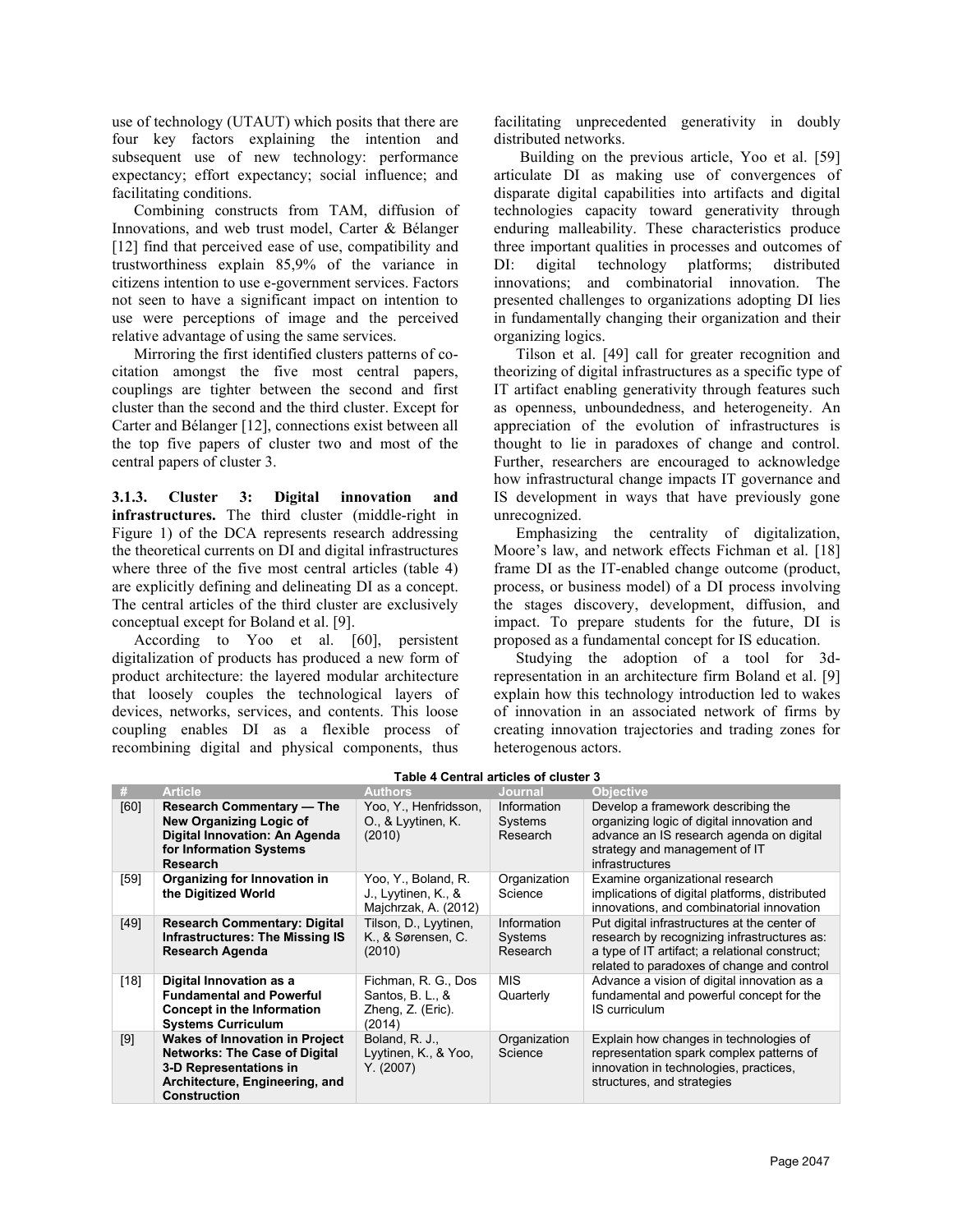Out of the five most central articles, Fichman et al. [18] and Yoo et al. [59] form the existing bridges to the central papers of the other clusters of literature as they have been co-cited with references from both groups.

# **4. Discussion and directions for future research**

This paper presents a Document co-citation analysis of the scientific literature on e-government treatments of innovation and its connection to the growing stream of information systems research on DI. The following discussion suggests that future research on digital innovation in the public sector should adopt modern technology conceptualizations in order to account for processes of recombination and generativity, and that organizational implications of DI should inform issues of technology development, adoption, and barriers within a government context.

This DCA shows that research on innovation in the field of e-government primarily has drawn upon an intellectual tradition of technology acceptance and diffusion models when looking for outside influence. This partially reflects Bannister & Grönlund's [4] characterization of the field's historical focus. While the clusterization displayed in Figure 1 to some extent reflects a division of disciplinary knowledge as explained by Burawoy [11], it is clear that extant research on innovation in e-government contexts to date seems to have been dominated by a theoretical bias toward an acceptance and adoption perspective. Although technology acceptance is a quintessential body of IS theory and clearly has been utilized to further the understanding of technology adoption in government contexts, it is not uncontroversial. TAM (and its extensions) has been criticized for conflating intention to use with actual use, ignoring social aspects and emotions, as well as for its deterministic tendencies [3]. If e-government research is to continue drawing on this stream of literature these issues should be acknowledged and addressed explicitly.

While historically, the study of innovation in the field of e-government has had close ties with models of technology acceptance drawing upon other bodies of literature could further research. Though innovation in a public context could be considered an essentially separate phenomenon from innovation within a forprofit context (i.e. a different relationship to principles of universality or funding), the argument has been made for drawing on other streams of research [38]. Further exchange could certainly be had with the budding field of DI both through assimilation and critique. Interaction between clusters 1 and 3 in the form of co-citations exist with the newer stream of literature on DI, however, most of this exchange is

taking place away from what seems to be the core literature of the e-government field. Likewise, research utilizing literature on DI has not engaged with egovernment literature to a large degree. The primary, emerging, connections lie with Fichman et al, and Yoo et al. [18, 59] and not with, for instance, Yoo et al. [60] indicating that the impactful notion of a layered modular architecture as a prerequisite for flexible and generative DI has not yet had an impact on egovernment research.

The first two streams of research's´ characterization of digital technology as discrete and stable in order to promote acceptance stands in sharp opposition to the view of research stream 3 where digital technology is characterized as emergent, fluid, and recombinable. For example, one of the contributions from Carter & Bélanger in the second cluster states that "Online services should resemble traditional government services to encourage citizen acceptance. For instance, if a state agency makes tax filing available online, the agency should present a form that resembles the more familiar paper-based tax forms" [12:21]. This stands in stark contrast to the call in current research for digital public services that move beyond the traditional notion of digitized forms [22]. DI literature speaking to the notion of recombination [21] or generativity [58] could inform both practice and future studies of innovation in the public sector. A, further review of e-government technology conceptualizations, akin to Orlikowski & Iacono [37], could be highly informative.

While technology acceptance models may provide methods for verification or design of digital public services, they provide little guidance for practitioners and researchers as to questions of generativity and recombination that is instrumental from the perspective of DI. While still an emerging line of inquiry, DI literature is currently providing both theoretical and managerial implications that could be useful in research and practice for the public sector. For example, insights on digital service platform evolution [43] should be worth notice by both researchers and practitioners interested in interactive democracy [56] or different types of digital public service platforms.

While the central literature of Cluster 1 has an understandable bias toward issues of initial adoption (due to many e-government initiatives being in their infancy at their time of publication) it also discusses barriers [31, 35, 56], tied to issues of finances, legislation, and technological personnel capabilities. Among other things, Tat‐Kei Ho [47] identifies external collaboration and networking as a factor for successful transformation, mirroring the assertions of Yoo et al. [59] that innovation is a distributed process where the integration of heterogeneous knowledge resources is a requisite for DI. Further, the citation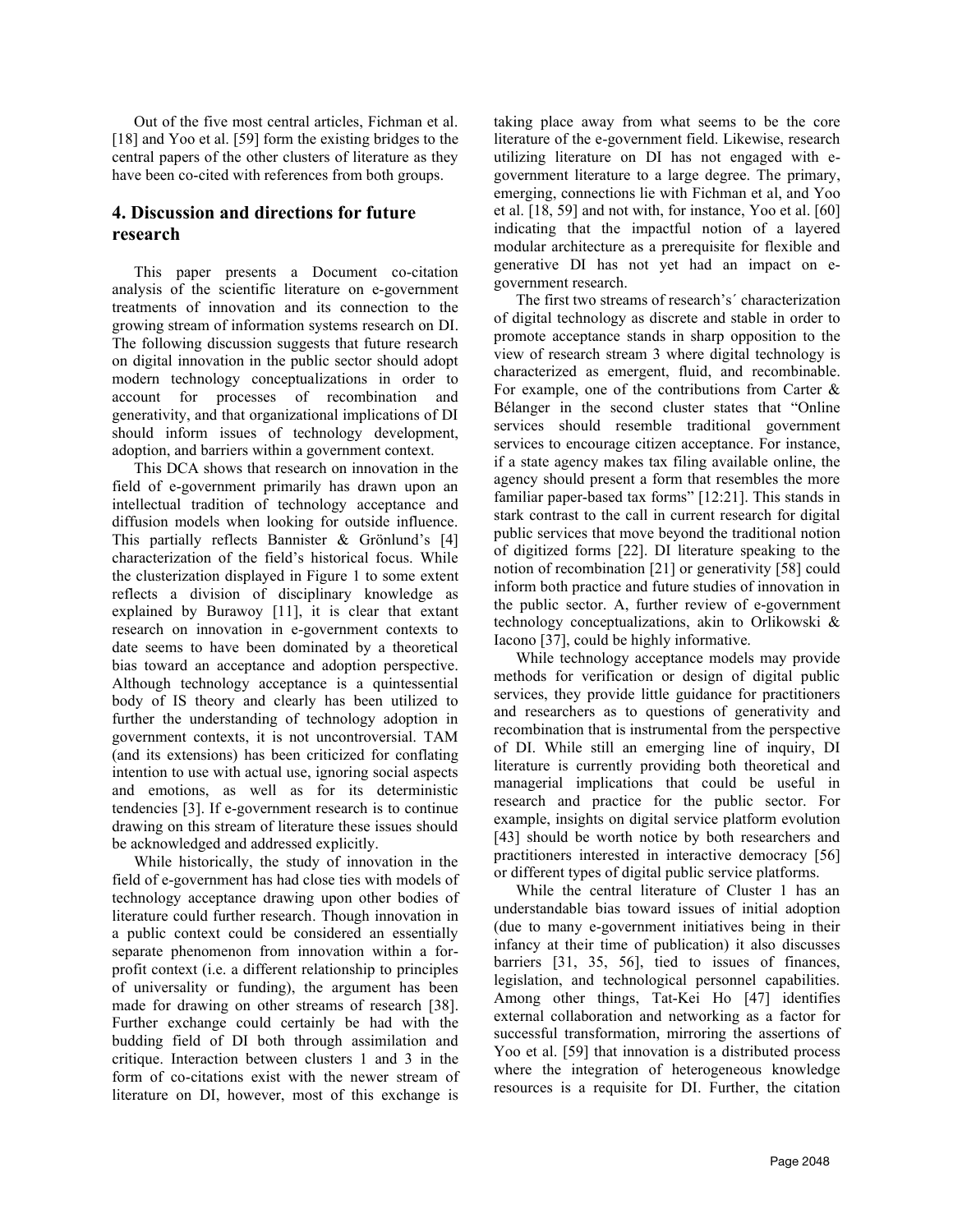analysis identifies Lusch & Nambisan [29] as a highly cited article that presents a holistic service ecosystem perspective on innovation, incorporating social and cognitive aspects, as well as regulatory analysis of both technological and organizational rules. This article did not appear in the DCA, though its contributions has previously been argued to be of relevance to public sector research [19, 22]. The identification of these issues speaks to the use of cross-disciplinary analysis.

When looking for further bridges into or from egovernment literature, more peripheral references (in the clusters), such as Bertot et al. [8], seem more likely to constitute a bridge between the scientific domains. As these have been published for a shorter amount of time, they have not had the same chance to accumulate (co-) citations and are thus less visible in this DCA. However, as the citation analysis reveals, the rapid adoption of ideas presented within the third cluster may be an indicator of their potential to have an impact on adjacent fields of research if its ideas are integrated.

Further qualitative and quantitative review of the identified literature could give nuance to the initial findings presented in this paper. The ambition of this paper is not to provide a complete review of the content of the documents identified in this analysis, as that, in and of itself, would require extensive content analysis [57] beyond the scope of this paper. However, the literature identified through this DCA could form the base of such future analysis. Beyond further content analysis of the identified scholarly literature, additional quantitative co-citation analyses in the vein of Appio et al. [1] and White & Mccain [57] could provide further detail as to the growth and interrelations between the identified clusters A more focused analysis with lower thresholds for inclusion on any of these clusters would reveal further nuances and insights among the identified clusters. However, space limitations place such a contribution beyond the scope of this paper. Worth note is that a more inclusive trial run of network visualizations provided largely the same network structure.

In their review of innovation literature Crossan & Apaydin [15] argue for the exclusion of innovation literature on the diffusion of innovations as it is considered a process taking place after innovation. The focus of much of the identified literature in the analysis on adoption and diffusion implies that there historically has been a tilt toward what could be considered innovation post factum. However, as evidenced by a recent review [23] of DI literature, distinctions of innovation process and outcome may be less applicable when studying or performing DI. This could pave the way for new lines of inquiry regarding the adoption and acceptance of ever-evolving digital technology in the public sector.

Finally, while the finding that 517 (47.7 percent) of the initially identified documents had not been cited at all was not a part of the aim of this paper, it is worth note that a substantial part of the examined body of research has not been further built upon. This in itself may indicate a need for a theoretical reorientation.

## **5. Limitations and conclusions**

Some limitations apply to this bibliometric analysis. Firstly, the Web of Science was the only research repository used for data collection. While it is one of the largest databases on scholarly production issues have been raised regarding the indexation of non-English language research [2], and high-impact research [50] which may produce a skewed view on any body of knowledge. Furthermore, co-citation as a methodological metric assumes that citations indicate a deliberate and positive subscription to the ideas in the cited document by the citing author(s) [28]. Leydesdorff [28] point out that citations may be included for a plethora of reasons including social and cognitive. Therefore, future studies should also examine *how* references are used.

Research on information technology in the public sector has long been conducted but not always under the banner of e-government [4]. The narrow scope of the initial topic search may omit such research. The search could have been broadened but the previously mentioned issues of screening results for relevance would have been compounded from the inclusion of further keywords. However, the identification and mapping of cluster 2 as a classic IS cluster suggests that the DCA should have identified relevant literature addressing the public sector even if the primary audience lies outside of journals more clearly aimed at e-government research (e.g. Government Information Quarterly or Public Administration Review).

It could be argued that the inclusion of disparate disciplinary fields of research in any one bibliographic co-citation analysis would produce similar results, with some bodies of literature more closely related than others. However, the relatively high metrics for inclusion in the analysis and the demonstrable, weak but budding, connections between these fields of research illustrate the relevance of the analysis at hand. Considering the prior identification of literature on DI as relevant for the e-government field, this paper illustrates and strengthens the argument for more bridges between these streams of research. Further, this paper illustrates an approach for developing similar cross-disciplinary analyses of political science and open innovation found necessary by Bekkers [6] as well as by Heeks & Bailur [20].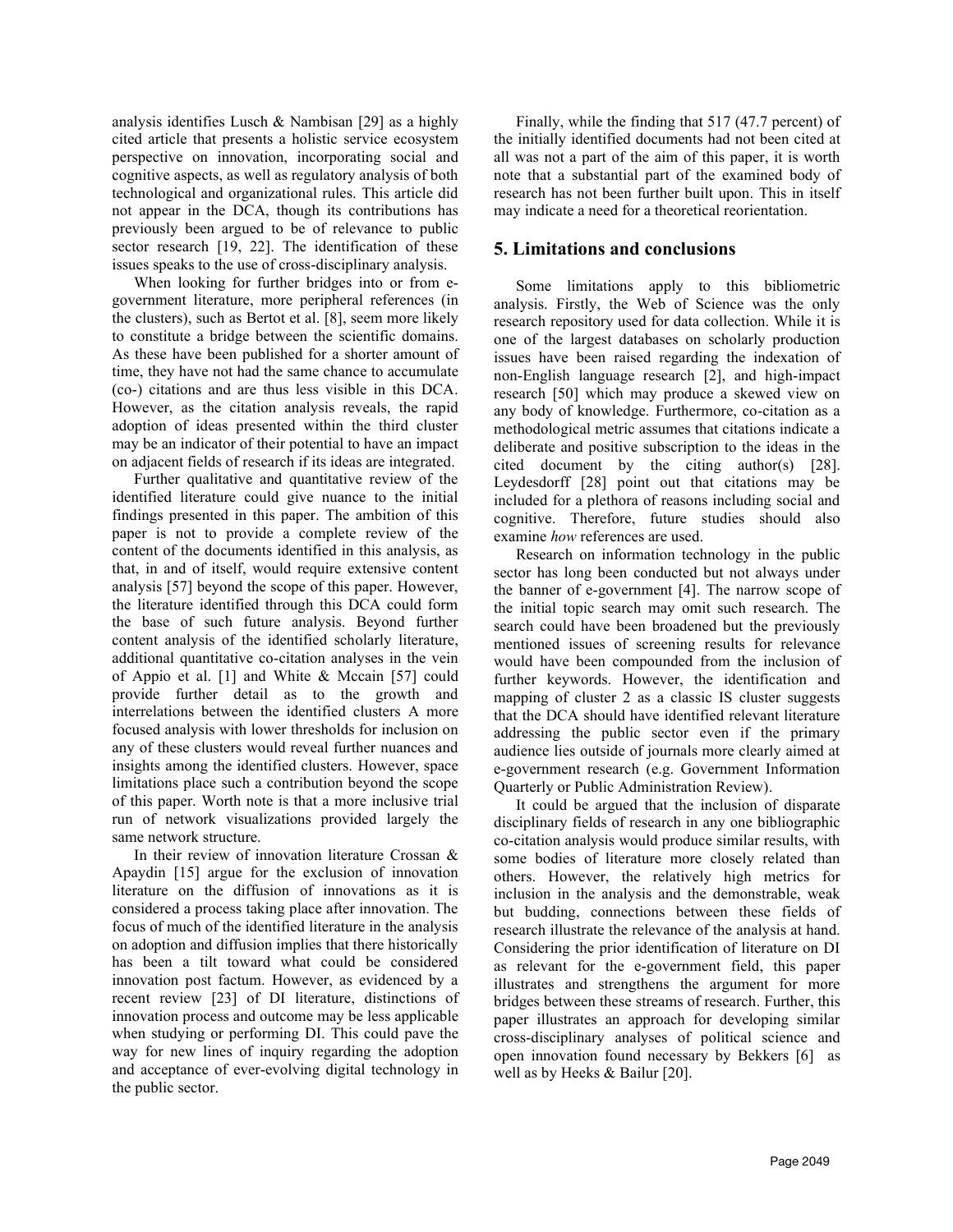This document co-citation analysis maps the underlying and evolving intellectual structure of research on digital innovation (DI) in the public sector and concludes that e-government research to date has relied heavily on technology acceptance models and measures of diffusion in its study of innovation. Further, nascent but growing interaction is seen between the fields of e-government and DI. However, notable gaps between scientific fields are identified. In particular, DI literature's perspective on digital technology and the processes surrounding their development and use as fluid and evolving has had little impact on the study of innovation in egovernment. Future research should draw upon the impactful notions of recombination and generativity, as well as consider the organizational implications of DI, in order to address pressing practical and theoretical issues of innovation the public sector.

# **6. References**

[1] Appio, F.P., F. Cesaroni, and A. Di Minin, "Visualizing the structure and bridges of the intellectual property management and strategy literature: a document co-citation analysis", *Scientometrics 101*(1), 2014, pp. 623–661. [2] Archambault, É., and V. Larivviére, "The limits of bibliometrics for the analysis of the social sciences and humanities literature", In UNESCO, ed., *World social science report: Knowledge Divides*. Unesco Publ, Paris, 2010.

[3] Bagozzi, R., "The Legacy of the Technology Acceptance Model and a Proposal for a Paradigm Shift.", *Journal of the Association for Information Systems 8*(4), 2007, pp. 244–254. [4] Bannister, F., and Å. Grönlund, "Information Technology and Government Research: A Brief History", (2017). [5] Barrett, M., E. Davidson, J. Prabhu, and S.L. Vargo,

"Service innovation in the digital age: key contributions and future directions", *MIS quarterly 39*(1), 2015, pp. 135–154. [6] Bekkers, V., "Why does e-government looks as it does? looking beyond the explanatory emptiness of the egovernment concept", *Information Polity: The International Journal of Government & Democracy in the Information Age 17*(3/4), 2012, pp. 329–342.

[7] Bertot, J., E. Estevez, and T. Janowski, "Universal and contextualized public services: Digital public service innovation framework", *Government Information Quarterly 33*(2), 2016, pp. 211–222.

[8] Bertot, J.C., P.T. Jaeger, and J.M. Grimes, "Using ICTs to create a culture of transparency: E-government and social media as openness and anti-corruption tools for societies", *Government Information Quarterly 27*(3), 2010, pp. 264– 271.

[9] Boland, R.J., K. Lyytinen, and Y. Yoo, "Wakes of Innovation in Project Networks: The Case of Digital 3-D Representations in Architecture, Engineering, and Construction", *Organization Science 18*(4), 2007, pp. 631– 647.

[10] Bornmann, L., and H. Daniel, "What do citation counts measure? A review of studies on citing behavior", *Journal of Documentation 64*(1), 2008, pp. 45–80.

[11] Burawoy, M., "Open the social sciences: To whom and for what?", *Portugese Journal of Social Sciences 6*, 2007, pp. 137–146.

[12] Carter, L., and F. Bélanger, "The utilization of egovernment services: citizen trust, innovation and acceptance factors", *Information Systems Journal 15*(1), 2005, pp. 5–25. [13] Centre for Science and Technology Studies, Leiden University, "VOSviewer - Visualizing scientific landscapes",

*VOSviewer*, 2018. http://www.vosviewer.com// [14] Chiu, W.-T., and Y.-S. Ho, "Bibliometric analysis of

tsunami research", *Scientometrics 73*(1), 2007, pp. 3–17. [15] Crossan, M.M., and M. Apaydin, "A Multi Dimensional Framework of Organizational Innovation: A Systematic Review of the Literature", *Journal of Management Studies*, 2010, pp. 11541191.

[16] Davis, F.D., "Perceived Usefulness, Perceived Ease of Use, and User Acceptance of Information Technology", *MIS Quarterly 13*(3), 1989, pp. 319.

[17] van Eck, N.J., and L. Waltman, "Visualizing Bibliometric Networks", In Y. Ding, R. Rousseau and D. Wolfram, eds., *Measuring Scholarly Impact*. Springer International Publishing, Cham, 2014, 285–320.

[18] Fichman, R.G., B.L. Dos Santos, and Z. (Eric) Zheng, "Digital Innovation as a Fundamental and Powerful Concept in the Information Systems Curriculum", *MIS Quarterly 38*(2), 2014, pp. 329–343.

[19] Hedlund, H., "Architecting Structural Flexibility in Design Processes – a Case Study of Public Sector Digital Innovation", *Proceedings of the 27th European Conference on Information Systems (ECIS)*, (2019).

[20] Heeks, R., and S. Bailur, "Analyzing e-government research: Perspectives, philosophies, theories, methods, and practice", *Government Information Quarterly 24*(2), 2007, pp. 243–265.

[21] Henfridsson, O., J. Nandhakumar, H. Scarbrough, and N.S. Panourgias, "Recombination in the Open-Ended Value Landscape of Digital Innovation", *Information and Organization*, 2018.

[22] Holgersson, J., I. Lindgren, U. Melin, and K. Axelsson, "Not another new wine in the same old bottles: motivators and innovation in local government e-service development", *25th European Conference on Information Systems (ECIS 2017), Guimarães, Portugal, 5-10 June 2017*, (2017).

[23] Hund, A., K. Drechsler, and V.A. Reibenspiess, "The current state and future opportunities of digital innovation: a literature review", 16.

[24] Kaylor, C., R. Deshazo, and D. Van Eck, "Gauging egovernment: A report on implementing services among American cities", *Government Information Quarterly 18*(4), 2001, pp. 293–307.

[25] Kohli, R., and N.P. Melville, "Digital innovation: A review and synthesis", *Information Systems Journal*, 2018. [26] Layne, K., and J. Lee, "Developing fully functional Egovernment: A four stage model", *Government Information Quarterly 18*(2), 2001, pp. 122–136.

[27] Lean, O.K., S. Zailani, T. Ramayah, and Y. Fernando, "Factors influencing intention to use e-government services